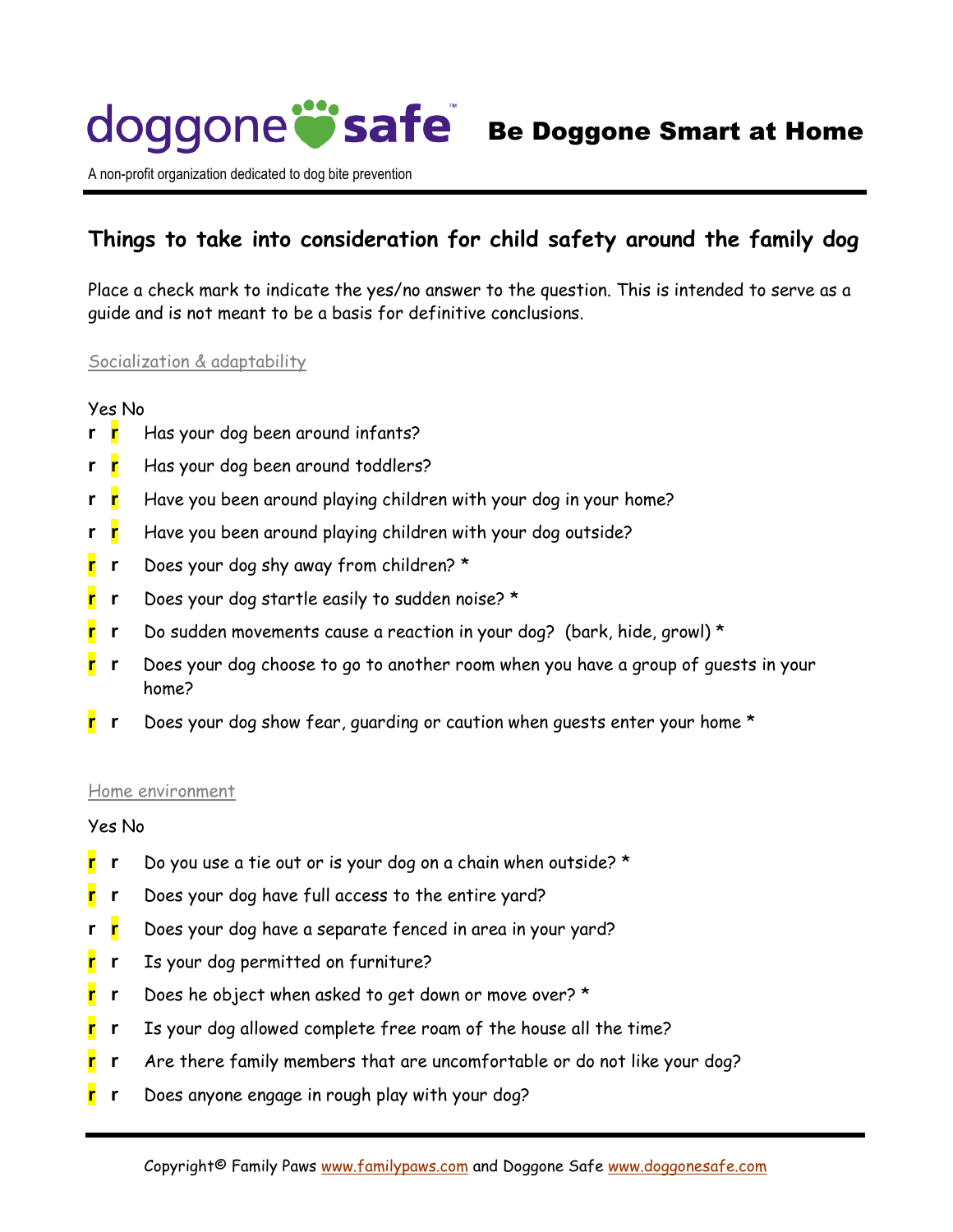## doggone **Safe** Be Doggone Smart at Home

A non-profit organization dedicated to dog bite prevention

- **r r** Is there someone your dog seems more protective of? \*
- **r r** Does your dog guard a certain space in your home? \*

#### Tactile sensitivities:

### Yes No

- **r r** Is there any type of physical condition your dog has that may cause him pain or discomfort?
- **r r** Are there areas on your dog that he does not like to be touched?
- **r r** Does your dog object to being handled? Does he growl, snap or wriggle to get away? \*
- **r r** If you pick up your dog will he respond by snapping or growling? \*
- **r r** Do you ever see the white of the dog's eye in a half moon shape when he is touched?
- **r r** Does your dog yawn or lick his chops, or suddenly begin scratching or grooming when he is touched?
- **r r** Does you dog get up and leave when touched?
- **r r** Does you dog do a wet dog shake after being touched?
- **r r** Has your dog ever put his mouth over the arm or hand of a person who has tried to touch or lead him? \*

#### Behaviors

#### Yes No

- **r r** Does your dog have ways that he regularly "demands" your attention? (ex: pawing, nipping, whining?) \*
- **r r** Does your dog get excited about bikes, cars, and any fast moving object?
- **r r** Does your dog like to chase children? \*
- **r r** Is your dog an escape artist?
- **r r** Does your dog growl when you or others approach his food bowl? \*
- **r r** Does your dog guard any other high value treat such as rawhide, pigs ear, underwear? \*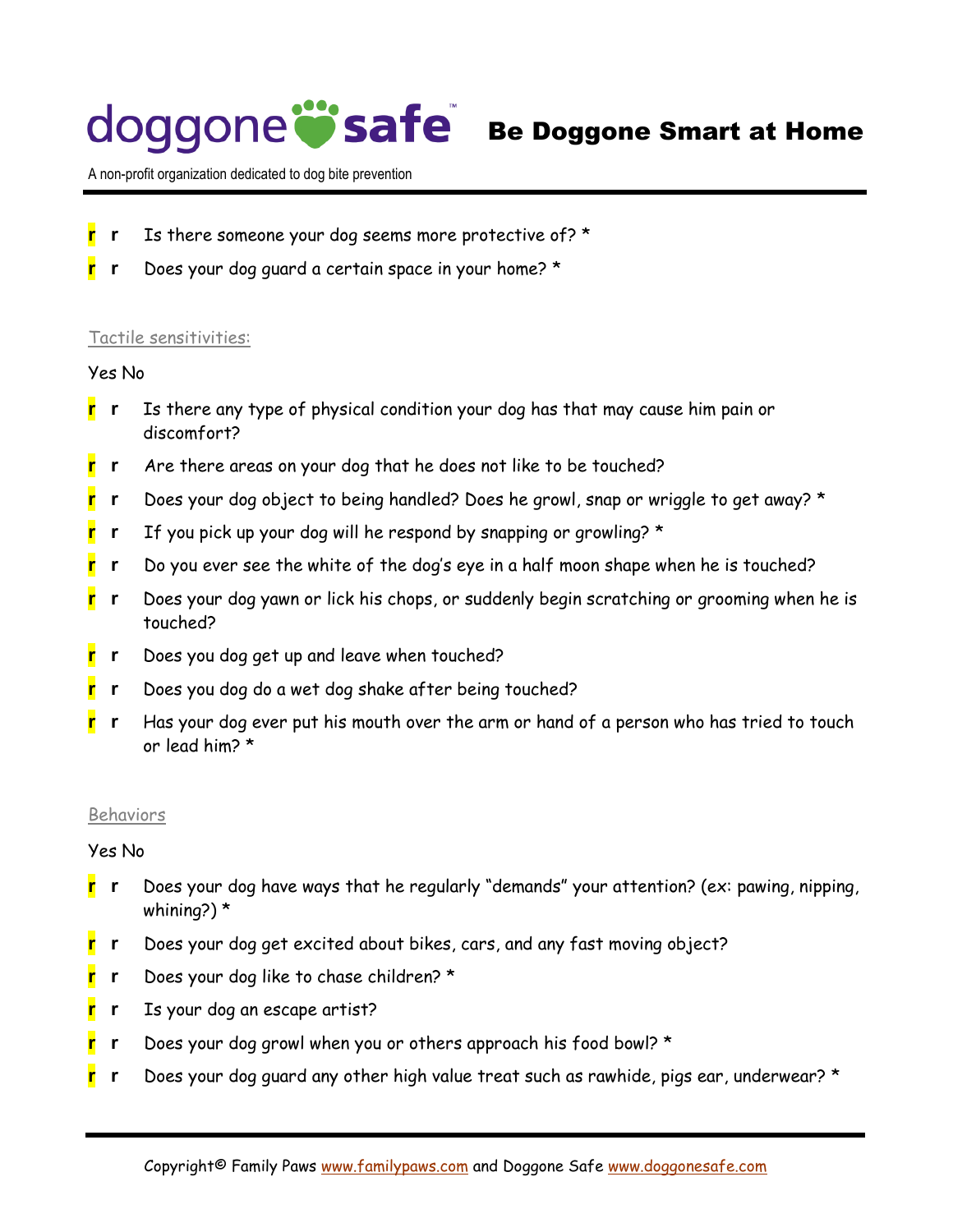# doggone **Safe** Be Doggone Smart at Home

A non-profit organization dedicated to dog bite prevention

- **r r** Does your dog charge the front door?
- **r r** Does he have his own landscaping technique? (digging)
- **r r** Is there someone or a type of person your dog seems fearful or nervous about?
- **r r** Has your dog ever growled when you took something away from him? \*
- **r r** Has your dog ever bitten, or bruised anyone? \*
- **r r** Does your dog complain vocally to you if asked to do something? Ex, growl, snap, whine? \*
- **r r** Does your dog walk nicely on a leash with you?
- **r r** Does your dog walk nicely on a leash with anyone who holds the leash?
- **r r** Does your dog jump on people?
- **r r** Has your dog ever snapped, growled or bitten a child or other person? \*
- **r r** Does your dog get along with other dogs ?

### Child-related questions

- **r r** Does your child generally obey when asked to do something for you?
- **r r** Does your child run and play exciting games in the house?
- **r r** Does your child like to hug the dog?
- **r r** Does you child like to play dress-up with the dog?
- **r r** Does your child like to tease or excite the dog? \*
- **r r** Is your child usually calm and gentle with the dog?
- **r r** Does your dog respect your children and obey them?
- **r r** Does your dog usually get up and leave when children are around?
- **r r** Does you're your dog try to play rough games with children? \*
- **r r** Has your dog ever growled at your child? \*
- **r r** Has your dog ever snapped at or actually bitten your child? \*
- **r r** Does your child feed the dog from the table?
- **r r** Does your dog raise his tail when children approach? \*